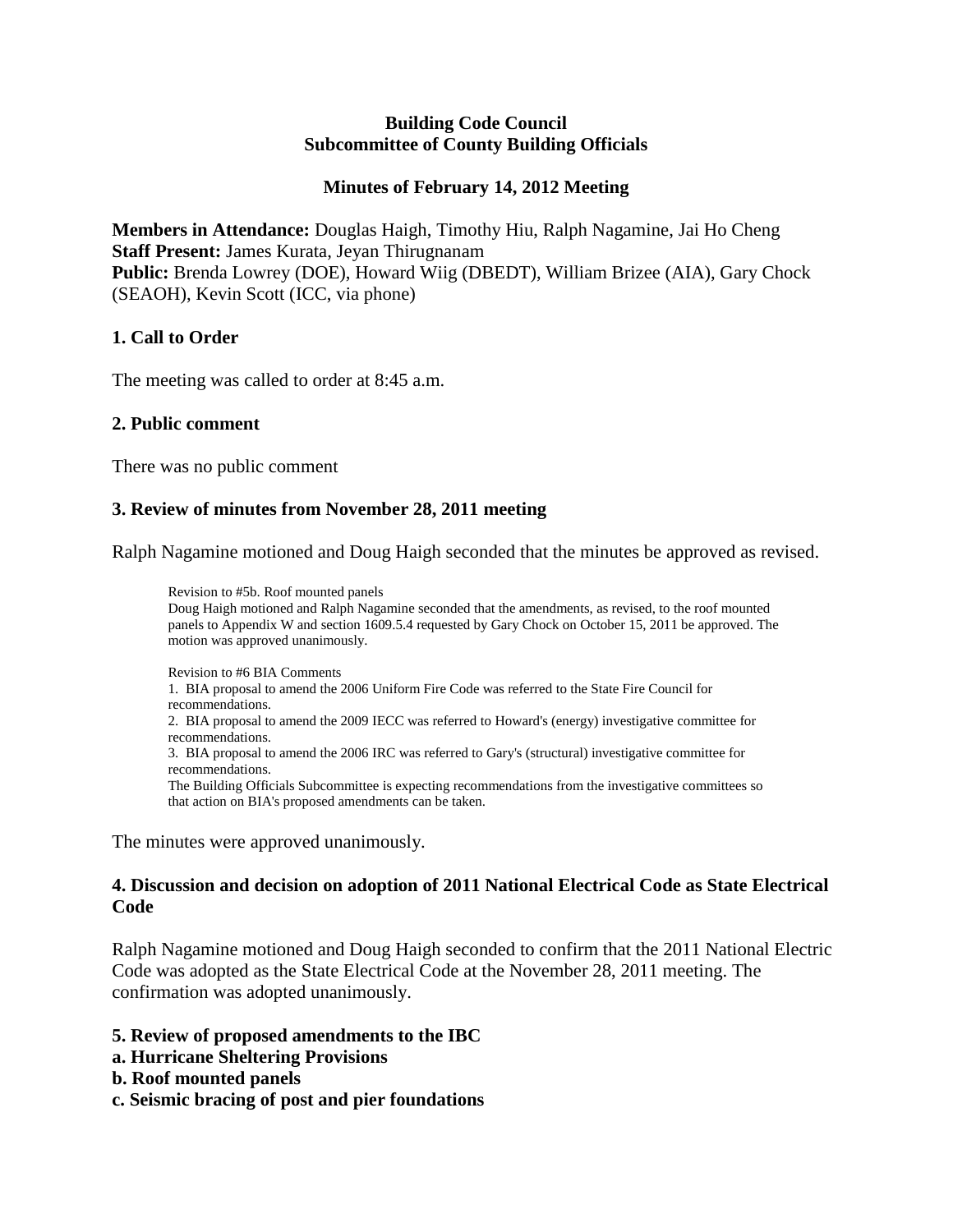Ralph Nagamine motioned and Doug Haigh seconded to confirm that above items were adopted as the November 28, 2011 meeting. The confirmation was adopted unanimously.

# **6. Review of proposed amendments to the 2009 IECC, 2006 UFC, and 2006 IRC from the BIA**

a. The committee confirmed that at the November 28, 2011 meeting the BIA proposal to amend the 2006 Uniform Fire Code was referred to the State Fire Council for recommendations.

b. The committee confirmed that at the November 28, 2011 meeting the BIA proposal to amend the 2009 IECC was referred to Howard's (energy) investigative committee for recommendations.

c. The committee confirmed that at the November 28, 2011 meeting the BIA proposal to amend the 2006 IRC was referred to Gary's (structural) investigative committee for recommendations.

## **7. Review and discussion on the proposed amendments to the 2009 IBC in ramseyer format.**

The subcommittee reviewed the 1/31/2012 version of the ramseyer document along with the January 9, 2012 letter from the ICC.

a. On page 180-30, section 424.3, was amended to read as follows, "Size of safe room. The safe room shall be designed to provide 15 square feet per person in a room which does not need to exceed 120 square feet of floor area."

b. On page 180-32, section 424.5.4 #15, "and  $\frac{1}{2}$  inch gypsum wall board" was deleted.

c. On page 180-43, section 1609.3.2, Changed "16099" to "1609".

b. On page 180-68, section 1609.5.4.5, Gary Chock made an editorial comment.

# **8. Review of the proposed amendments to the 2009 IECC in ramseyer format**

The subcommittee reviewed the 2/13/2012 version of the ramseyer document along with the January 9 and 30, 2012 letters from the ICC.

a. Equation 402-1 was changed to equation 4-1.

b. Table 402.1.1, under glazed fenestration showed changes in ramseyer for, and under ceiling Rvalue changed "402.1.5.2" to "402.1.6.1"

c. On page 181-11 changed "hen" to "when".

# **9. Decision on proposed amendments to the 2009 IBC**

Ralph Nagamine motioned and Jai Ho Cheng seconded that the amendments to the 2009 IBC be approved as revised. The motion was approved unanimously.

# **10. Decision on proposed amendments to the 2009 IECC**

Ralph Nagamine motioned and Doug Haigh seconded that the amendments to the 2009 IECC be